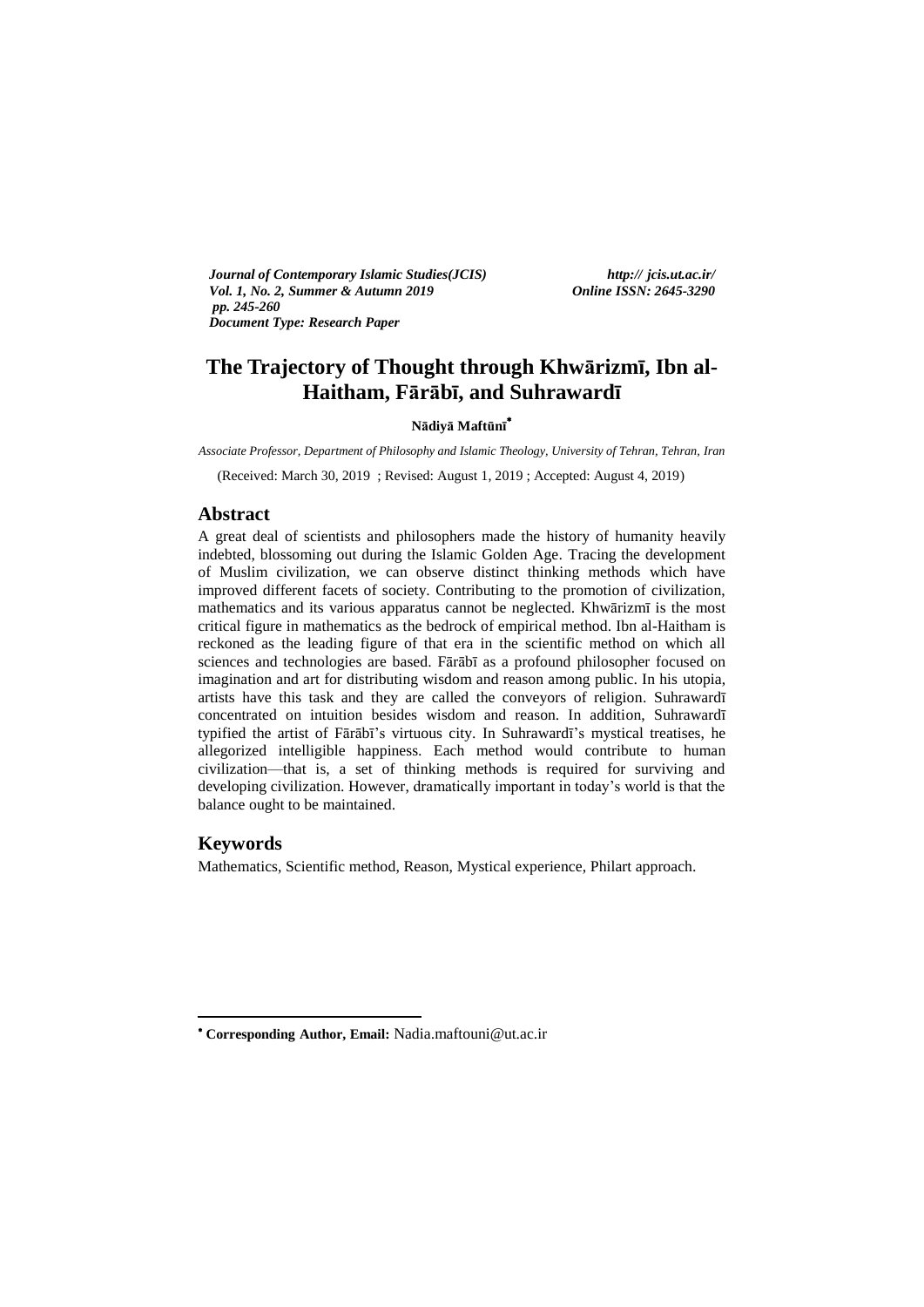# **Introduction**

Thinking methods are nothing short of the bedrocks of human civilization. The revolutions and developments in the world proved beholden to the variations in our way of thinking. Throughout the Islamic Golden Age, between eighth and thirteenth centuries, the world embraced a variety of new ideas and opinions. Isolated regions of the world with different cultures were connected via the far-reaching Muslim trade networks (Hobson, 2004: 29-30; Labib, 1969: 79-96). The splendors of this Golden Age whet appetites for more study of the thinking methods of scholars belonged to that era. Designating some of the most representative figures of different areas of thought, I will be keying on Khwārizmī, Ibn al-Haitham, Fārābī, and Suhrawardī. The two former are scientists and the two latter are philosophers.

Mathematics and its tools are the building blocks of thought, first and foremost. As a mathematician, Khwārizmī is unimpeachably a profound scholar of the third AH century. Affecting other sciences and improving their methods, he penned several influential books in the areas of mathematics a detailed account of which follows. Being a key scientist of the fifth AH century, Ibn al-Haitham dramatically developed an empirical method based on observation and experiment which resulted in technology promotion.

As a leading philosopher of the fourth AH century, Fārābī set out a sociopolitical plan for the utopia focusing primarily on reason and secondarily on art, literature, and rhetoric. The artists and rhetoricians of virtuous city, as the conveyors of religion, bring rational issues and intelligible happiness to people's mind through their imagination. Suhrawardī, known as the founder of Illumination school in the sixth AH century, turned the discourse toward intuition and mystical experiment as the primary guide without giving up the discursive reason. He also exemplified the artist of Fārābī's virtuous city and allegorized intelligible truth and happiness in his fictions.

Analyzing the thinking methods of these four historic figures, I try to better show the significance of each thought and method for constituting civilization. It is nothing short of remarkable that the Qur'ān and Hadith represent the sources of the Muslim thinkers, probably all of them in no small part. And our discussion continues on their thinking methods rather than their sources.

#### **Khwārizmī: Mathematics**

Muḥammad b. Mūsā Khwārizmī (780-850), Latinized as Algoritmi, was a scholar, mathematician, astronomer and geographer in the House of Wisdom in Baghdad during the Abbasid Caliphate. Drastically contributing to two major divisions of mathematics, i.e., arithmetic and algebra, he indeed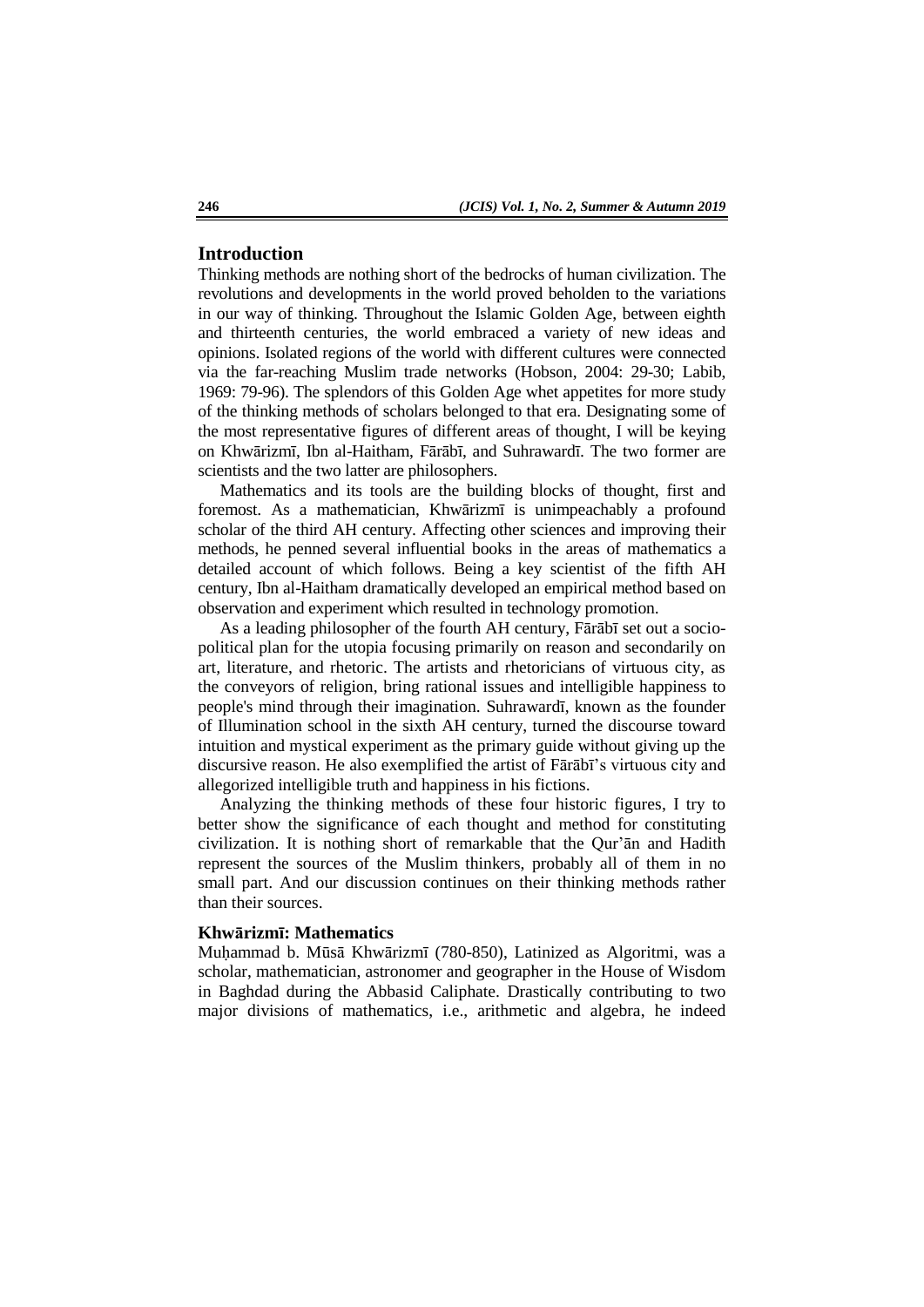played an integral role in the development of all sciences (Corona, 2006; al-Khalīlī, 2010: 93-123).

Khwārizmī showed that the way of doing arithmetic based on Roman numerals was inefficient and clumsy. Yet Khwārizmī went further than just translating the Indian system into Arabic and introducing the decimal positional number system. One of his greatest contributions was to provide a comprehensive guide to the numbering system which originated in India about 500 CE. This system was later called the Arabic, Hindu-Arabic, or Arabic number system, employing 10 as the base and requiring 10 different numerals, the digits 0, 1, 2, 3, 4, 5, 6, 7, 8, 9, because it came to Western world from Khwārizmī and became the basis for our modern numbers. It was first introduced to the Arabic-speaking world by al-Kindī, but it was Khwārizmī who brought it into the mainstream with his book on the use of the Indian numerals named *Kitāb fī Isti'māl al-A'dād al-Hindī* in which he stated the system clearly. Along with the decimal number system, English also gained another word, algorithm, for a logical mathematical process, based on the spelling of Khwārizmī's name in the Latin title of his book, *Algoritmi de numero Indorum*. Khwārizmī also introduced a new word to the language, algebra, and a whole new branch of mathematics.

In his work on algebra, Khwārizmī wrote another book: *Al-kitab almukhtasar fi hisab al-gabr wa'l-muqabalah* (The *Compendious Book on Calculation by Completion and Balancing*) in which he worked with both what now is called linear equations and quadratic equations. He effectively reduced every equation to its simplest possible form by a combination of two processes: al-jabr and al-muqābalah.

From another perspective, the practice of Islam demanded Muslims to have some crucial information. So, Khwārizmī had something applicable in mind, not just the abstract theory. According to one report, he wrote his book on algebra in response to a request from the Caliph to present a simple method for calculating Islamic rules on inheritance, legacies, and so on. In his introduction to the book in which he describes algebra, he says that the aim is to work with "what is easiest and most useful in mathematics, such as when men constantly require in cases of inheritance, legacies, partition, lawsuits, and trade, and in all their dealings with one another, or when they measure lands, digg canals and make geometrical calculations." (Mas'ūd, 2009: 139-145; al-Khalīlī, 2010: 93-123)

#### **Ibn Al-Haitham: Scientific Method**

Abu Alī al-Ḥassan b. al-Ḥassan b. al-Haitham (965-1040), also known by the Latinization Alhazen or Alhacen, was a great polymath scientist, mathematician, astronomer, and philosopher, who worked in Fatimid Cairo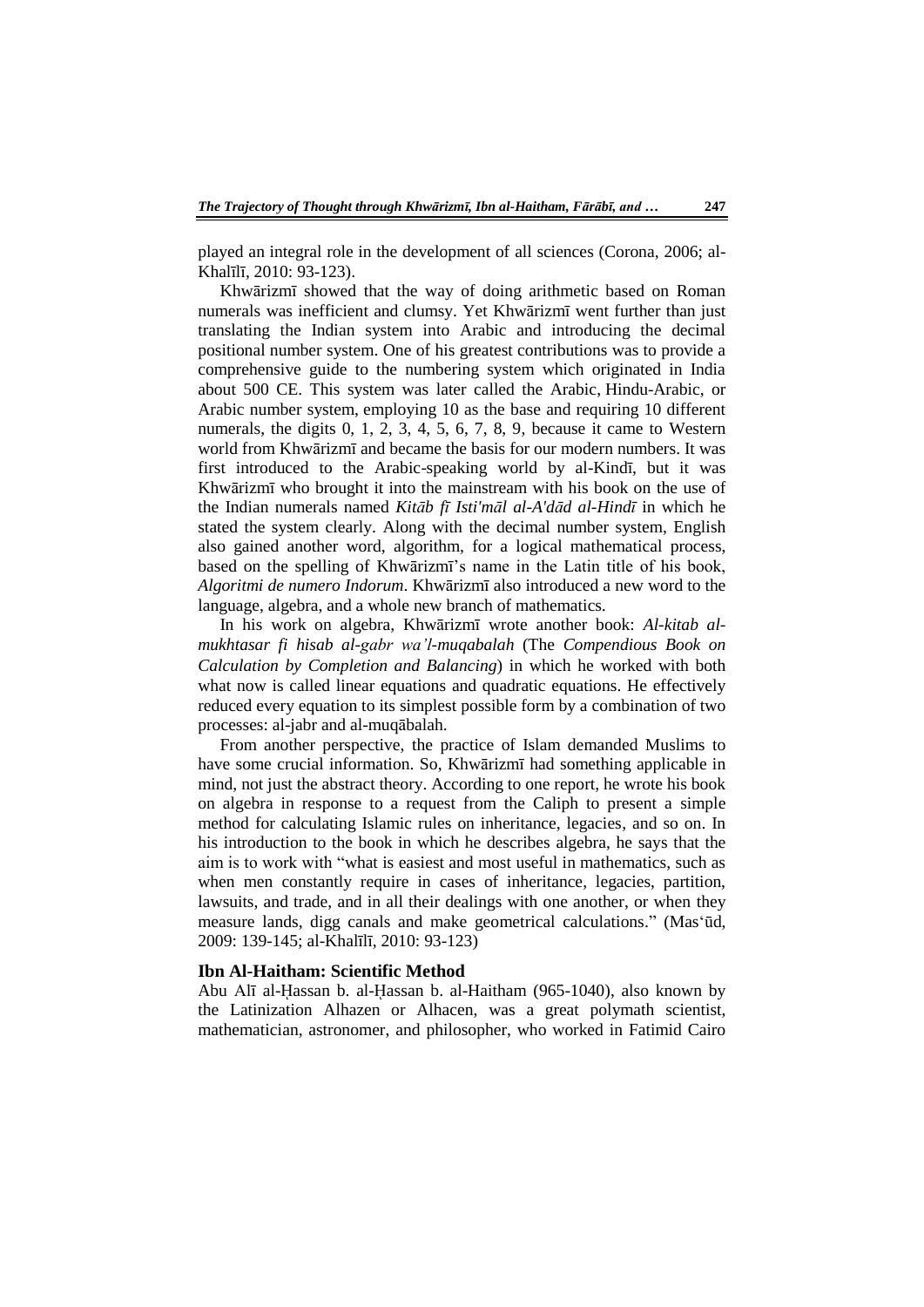(*al-Fātimīyyūn*) during the 11th century under the ruler al-Hakīm (Mas'ūd, 2009: 121-122).

Ibn al-Haitham worked in a range of disciplines and made major contributions to the scientific method as well as optics, mathematics, meteorology, and astronomy. He laid many of the foundations for integral calculus, which is used for calculating areas and volumes (Ibid: 145). However by and large, he is known in the West for his works on optics and astronomy, including *The Book of Optics (Kitab al-Manazir), On the Spherical Burning Mirror, On the Light of the Moon,* and *Doubts Concerning Ptolemy.* In *Doubts Concerning Ptolemy* or *Shukūk ʿalā Baṭlamyūs*, he raised questions, criticizing elements of the Ptolemaic models.

Ibn al-Haitham constitutes an experimentalist who used his abilities to great effect when testing out the theories of the day (Selin, 2008: 1667). Ibn al-Haitham's some main contribution to optics was in suggesting that the mathematics of optics – such as reflection and refraction – needs to be consistent with what we know about the biology of the eye.

In addition, he, as an empirical physicist, overhauled our understanding of eyesight and is credited with describing an early imaging device (a *camera obscura*)*.* His theory of vision was enormously prominent and much of our understanding of optics and light is based upon his groundbreaking discoveries (Mas‗ūd, 2009: 5, 84, 89-90). Figuring out the mechanisms for sight and the nature of vision is amongst the oldest questions in the history of physics and philosophy. These were of interest to scientists from the Islamic world too, and by the time of the Translation Movement from Greek to Arabic, Ibn al-Haitham was conscious of the leading theories of the day.

Perhaps the most popular of these theories of vision was what is now called the emission or extromission theory, whose proponents included Plato. Although our current understanding of vision did not come directly from Ibn al-Haitham, he was among the first to demonstrate critical flaws in the emission theory (Ibid: 173-175). For this theory, the human eye is able to see objects because the eye releases a special kind of optical energy. This energy can be regarded as being a bit like electromagnetic radiation; it streams ahead out of the eye in pulses, shining a sort of light, which allows humans to see.

The emission theory wasn't without its critics, including Aristotle. The critics of emission theory hold that, instead of a light pulsing out of the eye, our vision is more likely to come from a light that is released from physical objects themselves, which then interacts with the eye. This theory is known as intromission*,* and is not outlying from our latest knowledge of vision.

Galen (129 AD – c. 200/ c. 216) had yet another view: he shared the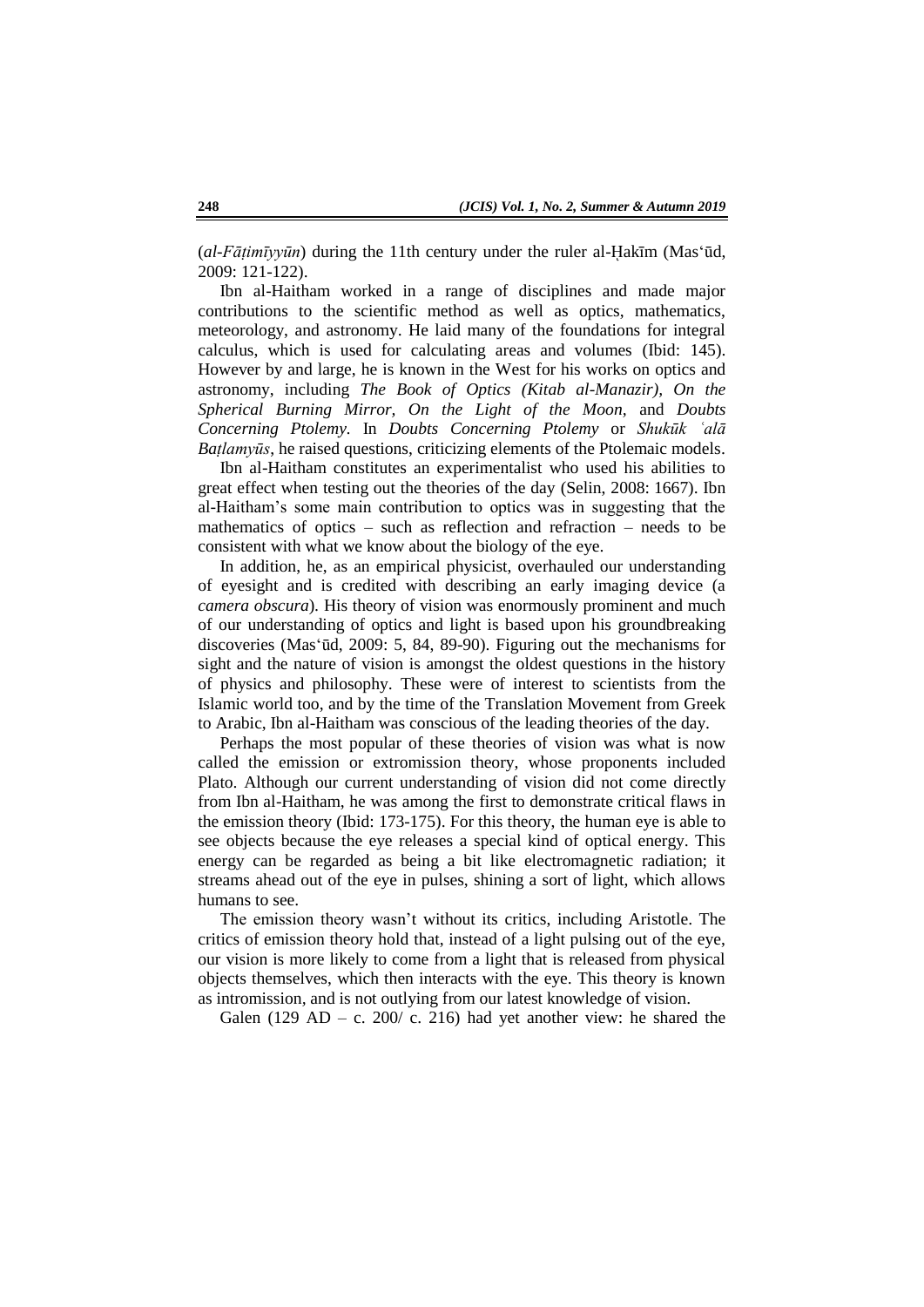emission idea that the eye emits optical energy, but he also held that our ability to see happens when this energy combines with the surrounding air and with sunlight. Ibn Sīnā's critiques of emission were powerful and to a certain extent convincing. However, he was unable to significantly advance our understanding of vision. Instead, the job of taking the study of optics to new heights fell to Ibn al-Haitham. He began his criticism of emission by describing what happens when people are exposed to bright lights. For example, anyone who tries to look directly at the sun feels pain as do those who try to look at the sun's reflection in a mirror. No matter what the light source, the effect of bright lights is always the same. This suggested to Ibn al-Haitham that light entering into the eye from an external source had some role in eyesight.

Furthermore, he argued, even provided we accepted Galen's view, holding that the eye released a visual energy which interacts with the air, the result of this interaction would need to flow back into the eye so that vision could be registered by the observer's brain. This confirmed even provided we accept emission, that some form of intromission would be needed for the eye to be able to see.

To try his ideas further, he began to experiment with refraction, which is the bending of light as it passes from one medium to another. According to Ibn al-Haitham, provided that vision is what happens when light passes from an object and into the eye, it is likely to bend once it enters the eye. This refracted light could lead to a distorted image; so Ibn al-Haitham implemented many tests to see if it was possible for light to transfer from one medium to another without being bent.

The crucial notion is that the idea of light traveling through transparent bodies in straight lines was confirmed by Ibn al-Haitham just after years of effort. His demonstration of the theory was to place a straight stick or taut thread next to the light beam to prove that light goes in a straight line (Guimaraes, 2011: 105; Sambursky, 1974: 136).

He explained his method presenting the problem: "How does light travel through transparent bodies? Light travels through transparent bodies in straight lines… We have explained this exhaustively in our *Book of optics*. But let us now mention something to prove this convincingly." He asserted the fact that light goes in straight lines clearly observable in the lights entering into dark rooms through holes. And the entering light will be perspicuously observable in the dust which fills the air (Guimaraes, 2011: 102, 105).

By dint of this manner, Ibn al-Haitham constitutes one of the key figures in the development of the scientific method (Ibid: 102). The central theme in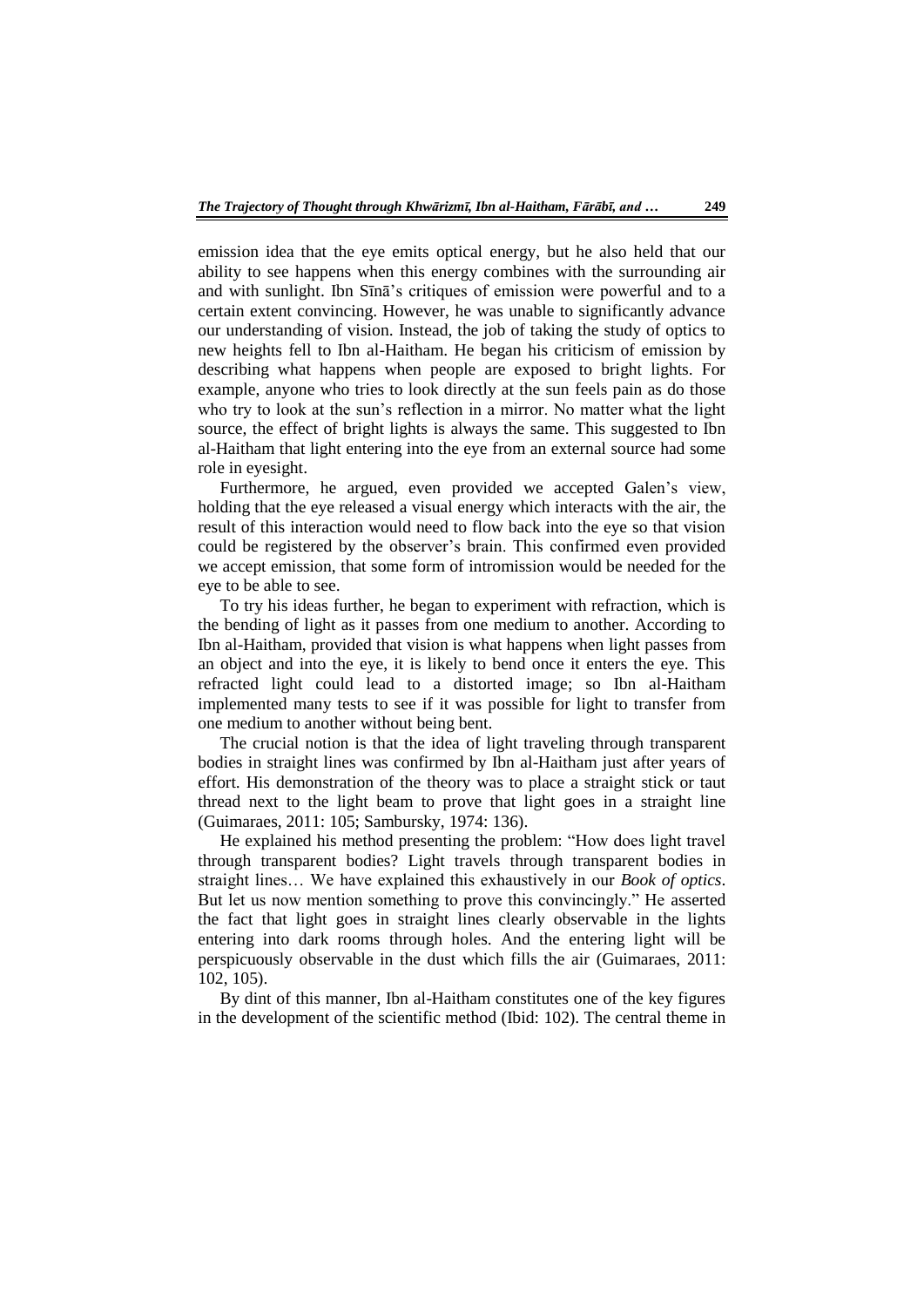scientific method is that all evidence must be empirical. In scientific method, the word empirical points to the use of working hypothesis that can be tested using observation and experiment (Pickett, 2011: 585).

Ibn al-Haitham used experimentation to support most of the statements in his *Book of Optics* and grounded his theories of vision, light and color, as well as his research in catoptrics and dioptrics. In effect, he combined observation, experiment and rational argument to support his intromission theory of vision, in which rays of light are emitted from objects rather than from the eyes. He used similar demonstrations to show that the ancient emission theory of eyesight supported by Ptolemy and Euclid, and the ancient intromission theory supported by Aristotle, were both wrong.

Ibn al-Haitham also explained the role of induction in syllogism, and criticized Aristotle for his lack of contribution to the method of induction, which Ibn al-Haitham regarded as superior to syllogism, and he considered induction to be the basic requirement for true scientific research (Plott, 2000: 462).

Rāshed points out that Ibn al-Haitham may have been the first scientist to adopt a form of positivism in his approach. Ibn al-Haitham wrote that, "We do not go beyond experience, and we cannot be content to use pure concepts in investigating natural phenomena", and that the understanding of these cannot be acquired without mathematics. After assuming that light is a material substance, he does not further discuss its nature but confines his investigations to the diffusion and propagation of light. The only properties of light he takes into account are those treatable by geometry and verifiable by experiment (Rāshed, 2007: 19).

Ibn al-Haitham explained his method himself, saying: "Whosoever seeks" the truth will not proceed by studying the writings of his predecessors and by simply accepting his own good opinion of them. Whosoever studies works of science must, if he wants to find the truth, transform himself into a critic of everything he reads. He must examine tests and explanations with the greatest precision and question them from all angles and aspects." (Mas'ūd, 2009: 169)

George Sarton considered Ibn al-Haitham "the greatest Muslim physicist and one of the greatest students of optics of all times." (Sarton, 1927: 721)

In *Theories of Vision from Al-Kindī to Kepler* another science historian said: "Alhazen was undoubtedly the most significant figure in the history of optics between antiquity and the seventeenth century.‖ (Lindberg, 1976: 58)

Of the many sources describing Ibn al-Haitham as the father of modern optics, the UNESCO said: "One name stands out as that of a rare genius in physical research: Abu Ali Al-Hasan Ibn Al-Haitham of Basrah, without question the father of modern optics." (UNESCO, 1976: 140)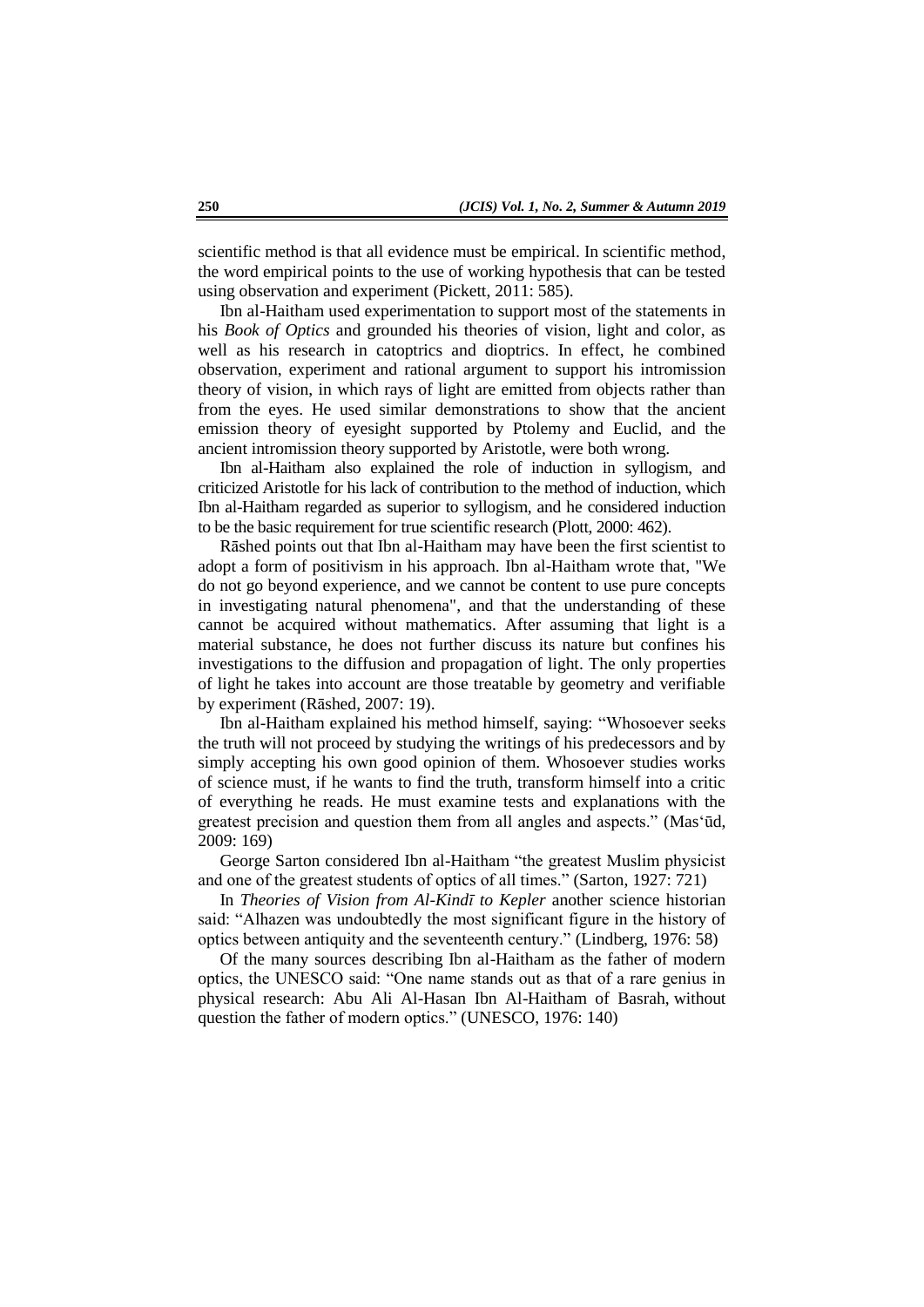As leading representatives, I confine my discussion to the abovementioned pioneers. Needless to mention, however, Bīrūnī (973-1048) and Ibn Sīnā (980-1073) clearly are landmarks in the history of the subject.

#### **Fārābī: Reason and Art**

Abu Naṣr Muḥammad b. Muḥammad Fārābī (872-950), otherwise known as the Second Teacher, was a renowned philosopher having a variety of writings in the fields of metaphysics, political philosophy, ethics, logic, mathematics, and cosmology. He was also a musician and music scholar.

Fārābī impressed outstanding philosophers like Ibn Sīnā. Moreover, he is credited with his treatises and commentaries on the original Greek texts.

However, what compels me to single out Fārābī is the significance of imagination and art besides reason in his philosophy. In this section, I try to flesh out this notion.

Fārābī planned ahead for a virtuous city with five parts: "the most virtuous or excellent, the interpreters, the assessors or measurers, the combatants, and the wealthy.‖ Fārābī himself interpreted these five parts. The first part, called the most excellent, are the wise, the men of practical wisdom and those with ideas on great subjects. The next and the second part, named the interpreters, are the conveyors of religion who include the rhetoricians, the eloquent, the poets, the musicians, the writers and the like, belonging to their number. The third part, called the measurers, include the accountants, geometers, doctors, astrologers and the like. The fourth part, the combatants, are the army, watchmen, and the like, considered with them. The fifth part and the last, named the wealthy, are the obtainers of riches in the city, such as the farmers, herdsmen, merchants, and the like (Fārābī, 1961: 50).

In the virtuous city, Fārābī regarded the poets, the rhetoricians, the musicians, the writers and the like as the bearers of religion, locating them in the second position of the city. Why are they settled in the second stage of virtuous city? What are they doing there? And what does it mean to bear the religion? The answers depend on the features and functions of imagination and art according to Fārābī.

Art in its broader account includes literature. That being the case, artist could be applied to the poets, the musicians, the writers and the like. Fārābī speaks of art in general, making references to the particular branches of art, such as poetry, music, singing, and visual art (Fārābī, 1998: 13, 19-24, 554, 555, 559). He gives an account of art including its function in virtuous city or utopia (Fārābī, 2004: 55). As will be shown, the utopian artist should represent intelligible truth and rational happiness through the use of imaginary forms. Such type of artist would be called philartist or sciartist. Some sciart issues occur in astronomical art, sci-fi, theater, poetry as well as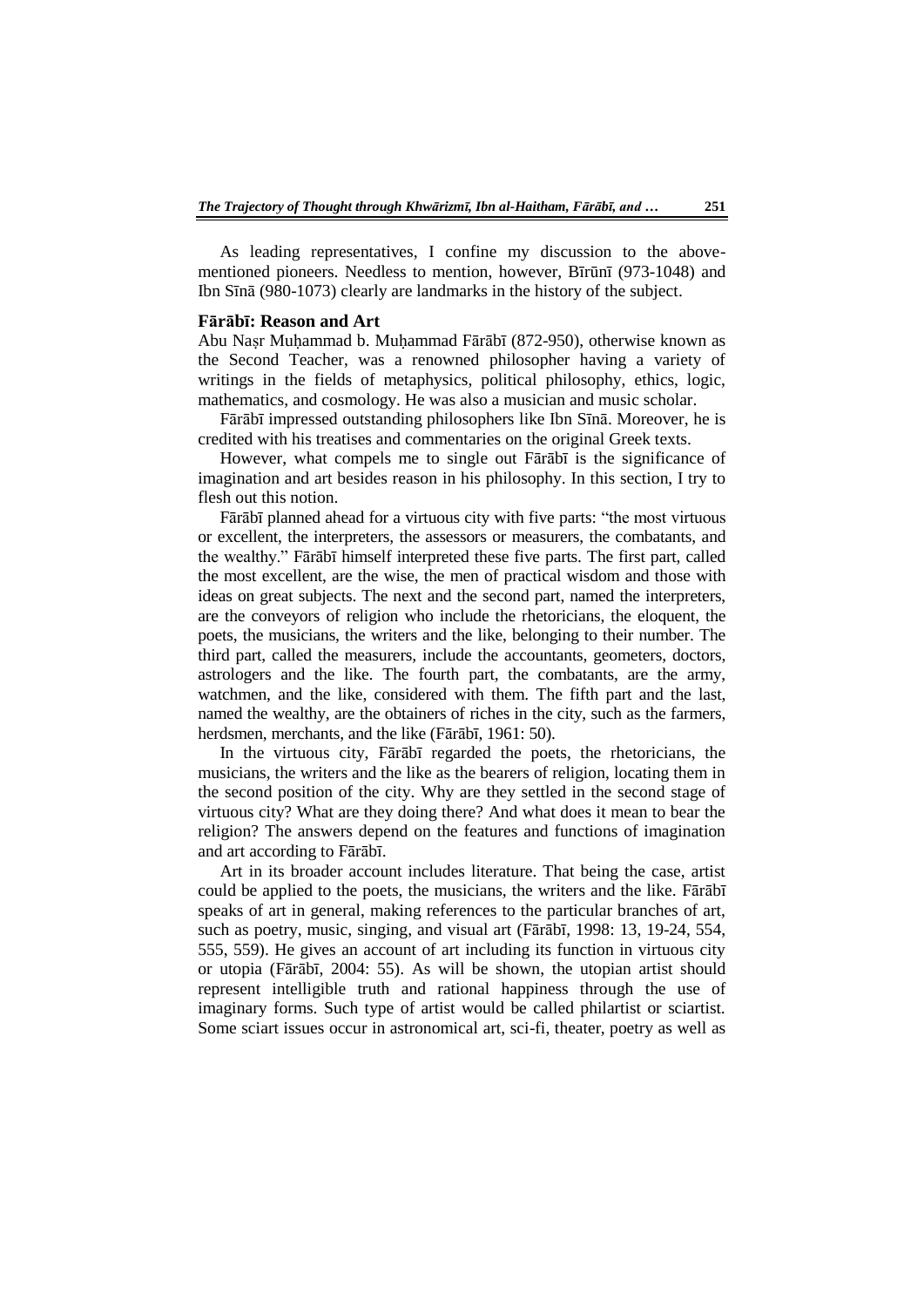literature (Grünzweig, 2012: 61-182). Accordingly, Fārābī's artist who generates some sort of connection between philosophy and art would be called a philartist or sciartist. Philosophy is regarded as a branch of science in the broader concept, allowing us to call philart sciart.

I continue with Fārābī's account of imagination and art. He holds that imagination has three main activities; it keeps sensory forms; it analyzes and synthesizes sensory forms; and it uses metaphor and embodiment. Among the different faculties of the soul, only the imagination is able to portray the sensible and the intelligible. It can even depict the intelligible truths of utter perfection, such as the prime cause and abstract beings. Of course, it embodies these truths using the most exalted and most perfect sensible forms – beautiful and stunning things. It also embodies the imperfect intelligible affairs through the use of ugly and imperfect sensible forms (Fārābī, 2003: 84, 95, 106-107).

Fārābī defines art in general as a taste and a talent, combined with an intelligible element, reflecting concepts and imaginings that exist within the soul.

When describing the characteristics of a poem, he says, "Poetic speech consists of words that excite a mood in the audience, or demonstrate something higher than what it is or below the reality." He stresses that when we listen to poetic words, our imagination creates sensations so real that they resemble our feelings when we look at the objects (Farabi, 2002: 66-67). In this account, he emphasizes two elements: its ability to excite emotions, and its tendency to create strong responses in the imagination.

Elsewhere he divides the arts of singing, music, and poetry into six types: three of these are desirable, and the other three are not. The first type, described as the highest form, aims at improving the faculty of reason, as well as thoughts and actions. It aims to produce happiness, glorifying the virtues; it leads the mind to consider divine actions. The second type of art attempts to moderate radical qualities and attitudes: these include anger, egotism, possessiveness, acquisitiveness, and the like. The third type of desirable art aims at the opposite qualities: that is, it tries to do away with apathy and feebleness. This kind of art tries to correct these deficiencies, and to moderate lassitude, fear, grief, etc. The three kinds of undesirable arts are opposite to the three ones, working to corrupt thoughts and produce immoderate, sensual qualities and moods (Fārābī, 2004: 53-54). In short, when describing the desirable arts, Fārābī focuses on those that produce goodness and happiness in the imagination, as well as those that moderate the emotions.

Dealing with the motives for multiple branches of art like singing and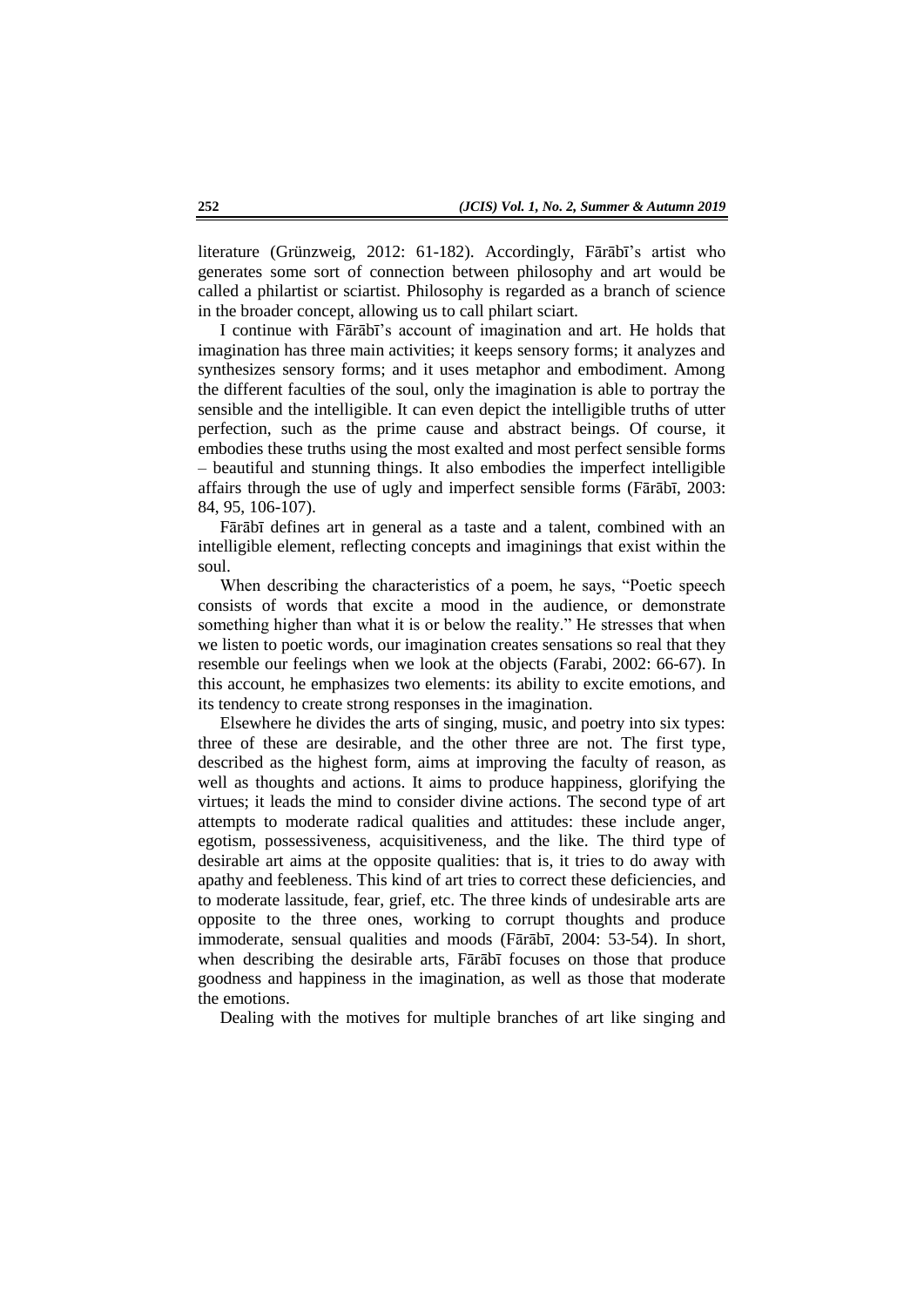playing music, images, statues, and paintings, he revolves around four kinds; to create comfort and pleasure, and to forget their fatigue and the passage of time; to create emotions like satisfaction, affection, anger, fear, and the like; to create imaginary forms; and to enable humans to understand the meaning of the words that accompany the notes of the song (Fārābī, 1998: 13, 19-24, 554, 555, 559).

To sum up, Fārābī focuses on constituents such as imagination, understanding the intelligible, and emotions. Moreover, people come to understand intelligible truths through the use of their imagination. And feelings and emotions often originates in their imagination.

According to Fārābī, final happiness is the state in which a human being successfully perceives the intelligible, and achieves the nearest possible status to the Active Intellect (Fārābī, 1984: 31). But there are two sorts of perceiving: one can perceive the essence of something and imagine it in its true form, or one can imagine an idea and all the things similar to it (Fārābī, 1997: 225). It is not feasible, however, to speak of or bring into action the particular details of that which is non-sensible such as the ten intellects. Although such things cannot be felt, we can imagine them through analogy, parallelism, or allegory (Fārābī, 1998: 43). In addition, the majority of people are not used to reasoning about the intelligible. To most people, the soul is attracted to the imagination, and the imagination controls the self. Thus, the proper method for educating the public on such affairs is through transferring images and resemblances into their minds through the imagination (Fārābī, 1997: 225).

Furthermore, Fārābī reiterates that the public is not to follow the intelligible. Human actions are often guided by the imagination, even though the imagination may be in conflict with one's knowledge, or be subject to one's suspicions (Fārābī, 1987: 502). In some cases, one's beliefs are actually contrary to what one imagines. For instance, when a person merely imagines something frightening, he or she feels a sense of horror as if the idea were real (Fārābī, 2004 : 52-53). People are afraid to sleep next to a corpse, even though we know that dead bodies are harmless.

Eventually, in order to make people approach happiness, it is necessary to convey intelligible happiness through the use of imagination.

This devoir initially is undertaken by the Prophet, who has himself been linked to the Active Intellect, and has thus received all facts in both intelligible and imaginary forms. In Fārābī's utopia, some artists by and large do in this way. The utopia is governed by five kinds of wise leaders. The first section is composed of the sages, as well as those who are clearsighted in important affairs (Ibid: 55). The ultimate leader of the utopia,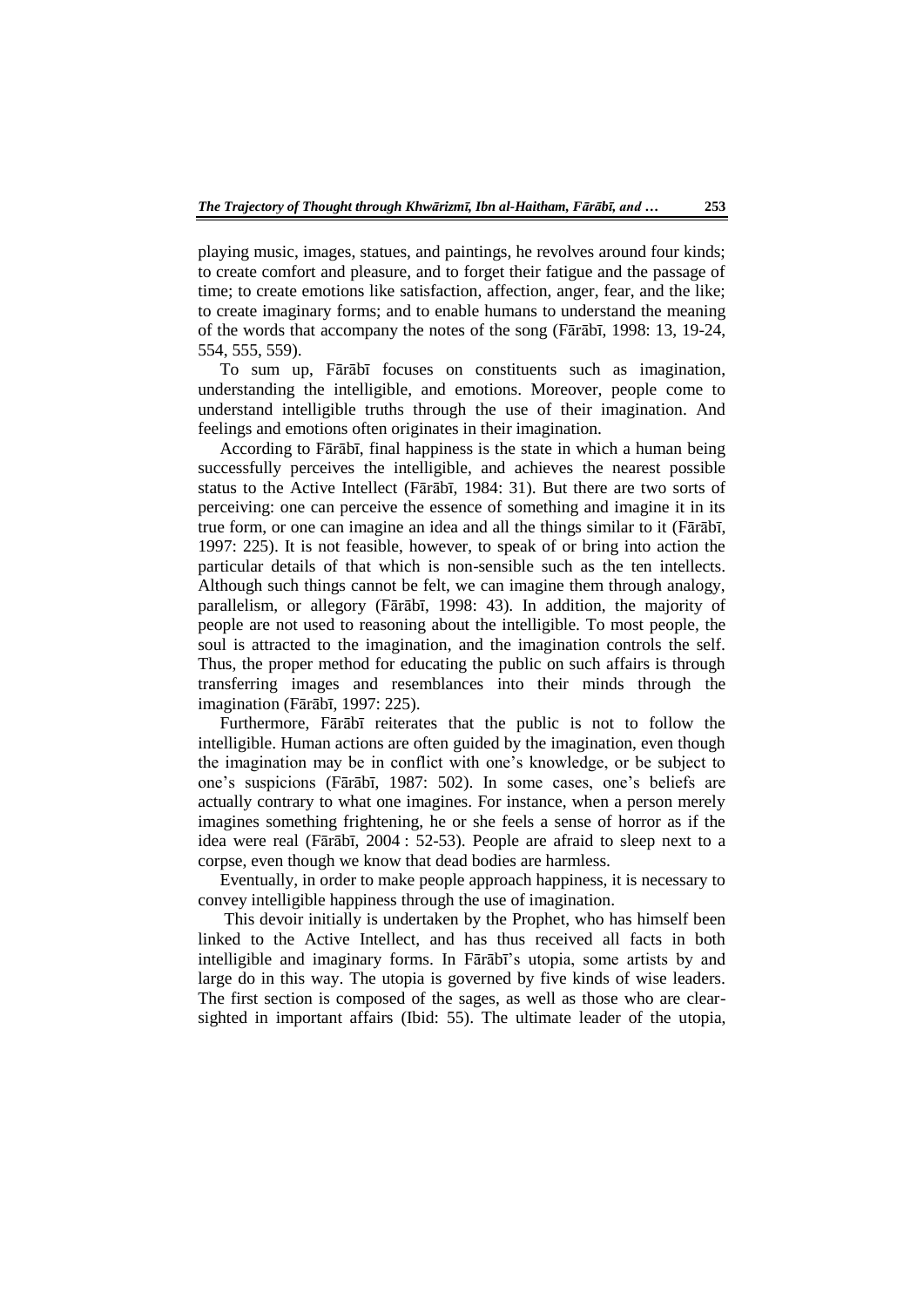however, is none other than the prophet (Fārābī, 1991: 44). In second place, there are the "religion-conveyers" including orators, missionaries, poets, singers, writers and the like (Fārābī, 2004: 55). Fārābī places these poets, singers and the like – all of whom he refers to as artists – immediately after the prophet, and next in importance to orators and religious missionaries.

Among the elements mentioned in Fārābī's discussion of art, imagination and the comprehension of the intelligible are most useful in explaining the task of the utopian artist. As mentioned above, it is believed that the most exalted art is in the kind that uses imaginary forms to lead the people to imagine divine thoughts and actions. Moreover, desirable art, by nourishing the imagination, works to moderate extremes of emotions.

According to Fārābī's theory of the imagination, there is a relation between the imagination and the intellectual faculty. The imaginary faculties are able to access the intelligible through imaginary and sensory forms. The ultimate goal of the utopian rulers is to provide the public with intelligible happiness. The prophet, through revelation, perceives all the truths, both rationally and in his imagination. He has the ability to perceive the essence of truths; in addition, he knows the metaphors and allegories through which to describe these truths.

But since intellectual perception of true happiness is not possible for the public, metaphors are provided that will appeal to the peoples' imaginary faculties.

The utopian artist produces intelligible happiness through creating sensory and imaginary forms. So he or she performs an activity similar to that of the prophet. Such artist would be called philartist or sciartist.

#### **Suhrawardī: reason, mystical experience, and art**

The value of reason decreases in Suhrawardī's thought. Suhrawardī was affected by anti-Avicennan current which took its cue from al-Ghazālī's *Incoherence of the Philosophers* (Shiḥādih, 2013: 135-174)*.* He set the reason after intuition, embodying the philartist of Farabi's virtuous city and symbolizing intelligible happiness and rational truth in his mystical treatises. Fleshing complicated philosophical issues out by allegory, he might be considered a sciartist.

In his allegorical treatises, some wayfarer has journeys to the heaven spheres and the ten Separate Intellects, pursuing intelligible happiness. There are three profound philosophical issues Suhrawardī deals with: sense perception, emanation, and cosmology (Suhrawardī, 1999).

The problem I focus on is sense perception. Ibn Sīnā is the first major thinker holding five exterior as well as five interior senses (Ibn Sīnā, 1997: 308-404; Ibid, 1983: 33-171; Ibid, 1986: 321-330; Ibid, 1953: 82-100; Ibid,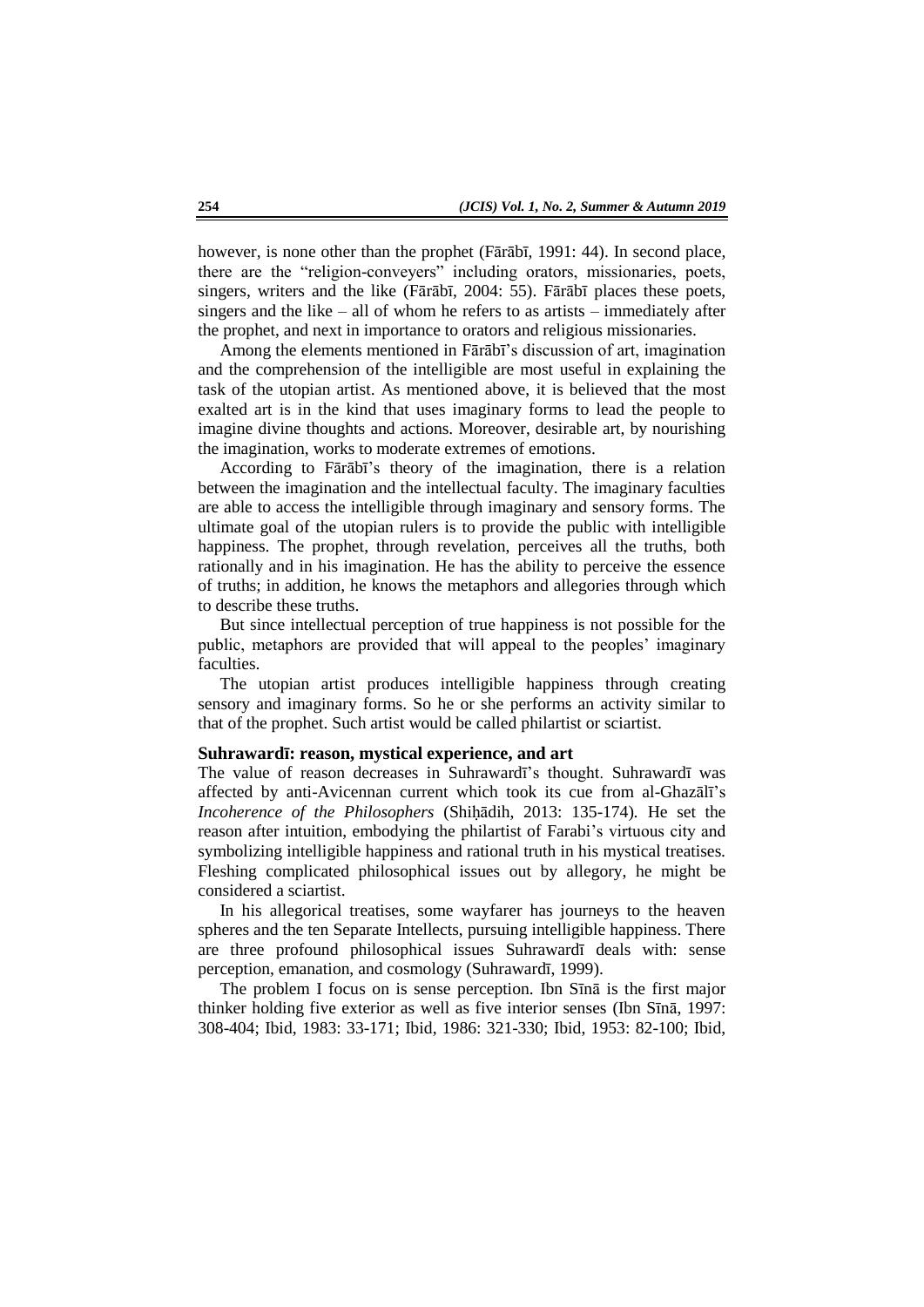1937: 7-10). Avicenna differs from Aristotle and *al-Fārābī* on sense perception (see Maftūnī, 2015: 45-54). The latter consists of the sensus communis or sensorium that intermingles what it receives from the four exterior perceptions; the imagination that keeps these forms deposited; the imaginative power or active imagination that mingles and separates forms kept in the imagination; the estimative faculty that figures out the specific significances, like the fear of one particular snake; and the memory that stores the specific significances.

Suhrawardī criticized Avicenna's stance on five interior senses, reasoning that there is at most one faculty for all internal perceptions. Of the foundations of Suhrawardī's disposition of the theory of imagination, the most prominent is the principle of seeing, which he has developed in multiple positions, and based on which he has accounted for imagination as the illumination of the soul (Suhrawardī, 2002: 150, 214). Apart from intuitive proofs, Suhrawardī's major argument for illumationist imagination is the refutation of manifold cognitive faculties.<sup>1</sup> Notwithstanding all this, he indicates the faculties of ten sense perceptions in allegory.

The allegories of ten sense perceptions comprise ten towers, ten straps, ten graves, ten flyers, ten wardens, five chambers and five gates.

In "Treatise on Towers", the towers are ten in number with the five external towers, allegorizing the five traditionally recognized methods of perception, and with the five internal towers the five parts of the brain reputed to be the seat of our mental capacities (Suhrawardī, 2002: 462-471).

In "The Language of the Ants", we find the following allegory of the ten senses. And so commences the story: "Key-Khusrow had a cup that showed the whole world: in it he could see whatever he wanted, be informed of all things, and gain access to hidden things. It is said that it had a sheath of leather made in the shape of a cone, and there were ten wide straps placed around it." (Suhrawardī, 1999: 81) It is a long shot that we can justifiably regard the ten wide straps as distinct from the ten senses.

"A Tale of Occidental Exile" implies the allegory of ten graves, where the wayfarer utters: "And I cast the sphere of spheres onto the heavens until the sun moon, and stars were crushed; then, I was rescued from fourteen coffins and ten graves.‖ (Ibid: 117-118)

"The Sīmurgh's Shrill Cry" includes the allegory of ten flyers: "Those who wish to tear down the spider's web must expel nineteen pincers from themselves: of these, five are visible flyers and five are concealed." (Ibid: 104-105)

 $\overline{\phantom{a}}$ 

<sup>1.</sup> It is based on this refutation that he devotes an echelon of the universe to suspended archetypes or incorporeal forms. See Suhrawardī, 2002: 209-215.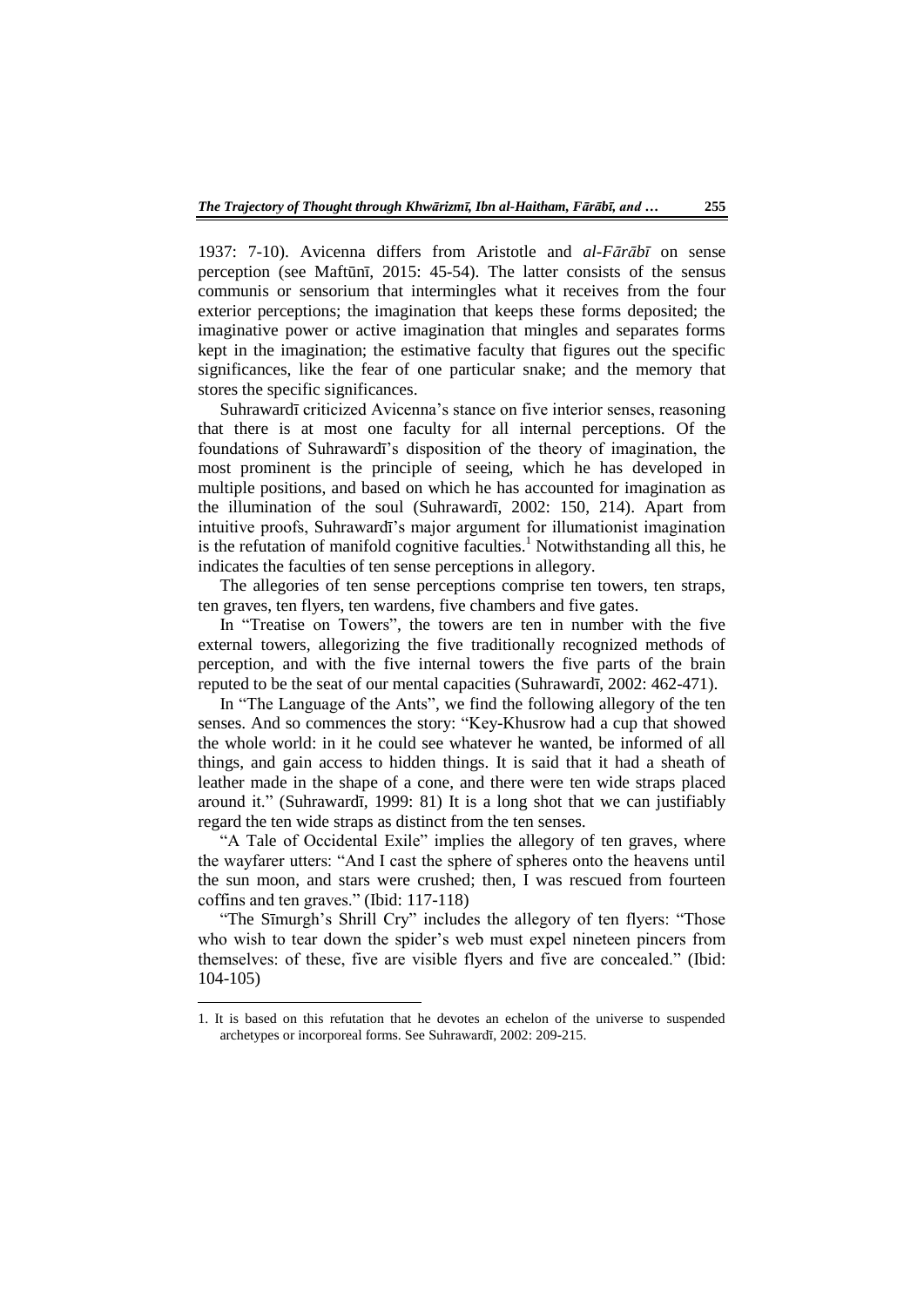In "The Red Intellect" is amplified the allegory of ten wardens. One day the hunters, Fate and Destiny, laid the trap of Fore-ordination and filled it with the grain of Will, and in this manner they caught the wayfarer and appointed ten wardens to watch over him. Five of them faced him with their backs towards the outside. These five refer to the five external senses. The other five wardens faced him representing five internal senses. (Ibid: 20)

Suhrawardī fleshes out the last allegory of senses, five chambers and five gates in "On the Reality of Love". On his way seeks the wayfarer the inhabited quarter and reaches the city, catching sight of a three-storied pavilion. The first story is fitted with two chambers. In the first is someone extremely clever but his dominant trait is forgetfulness. "He can solve any problem in a flash, but he never remembers anything." This first chamber alludes to sensus communis. The faculty of imagination is epitomized by the next chamber. "It takes him a long time to discover allusions, but once he understands he never forgets." (Ibid: 64-65) Then the wayfarer goes to the second story. There are two chambers representing the estimative faculty and the imaginative power. The memorizing faculty exists in the third story, storing specific significances. "He is absorbed in thought. The many things left to him in trust are piled around him, and he never betrays anyone's faith in him. Whatever profit is made from these things is entrusted to him so that they may be put to use again." (Ibid:  $65$ )

On the way, the wayfarer confronts with five gates. By the five gates, Suhrawardī alludes to the five exterior senses. At first, the faculty of seeing is depicted: "The first has two doorways, in each of which is an oblong, almond-shaped throne with two curtains, one black and the other white, hung before. There are many ropes fastened to the gate. On both of the thrones reclines someone who serves as a look-out." (Ibid)

The faculty of perceiving sounds is the next:

Going to the second gate, he will find two doorways, beyond each of which is a corridor, long and twisted and talismanically sealed. At the end of each corridor is a round throne, and over the two reclines someone who is a master of news and information. He has messengers who are continually on the go seizing every sound that comes to be and delivering it to the master, who comprehends it.

The power of smelling is represented by the third gate having two doorways from each one the seeker will go through a long corridor until he emerges in a chamber in which there are two seats, on which someone sits. "He has a servant called Air who goes around the world every day and brings a bit of every good and foul thing he sees." (Ibid: 65-66)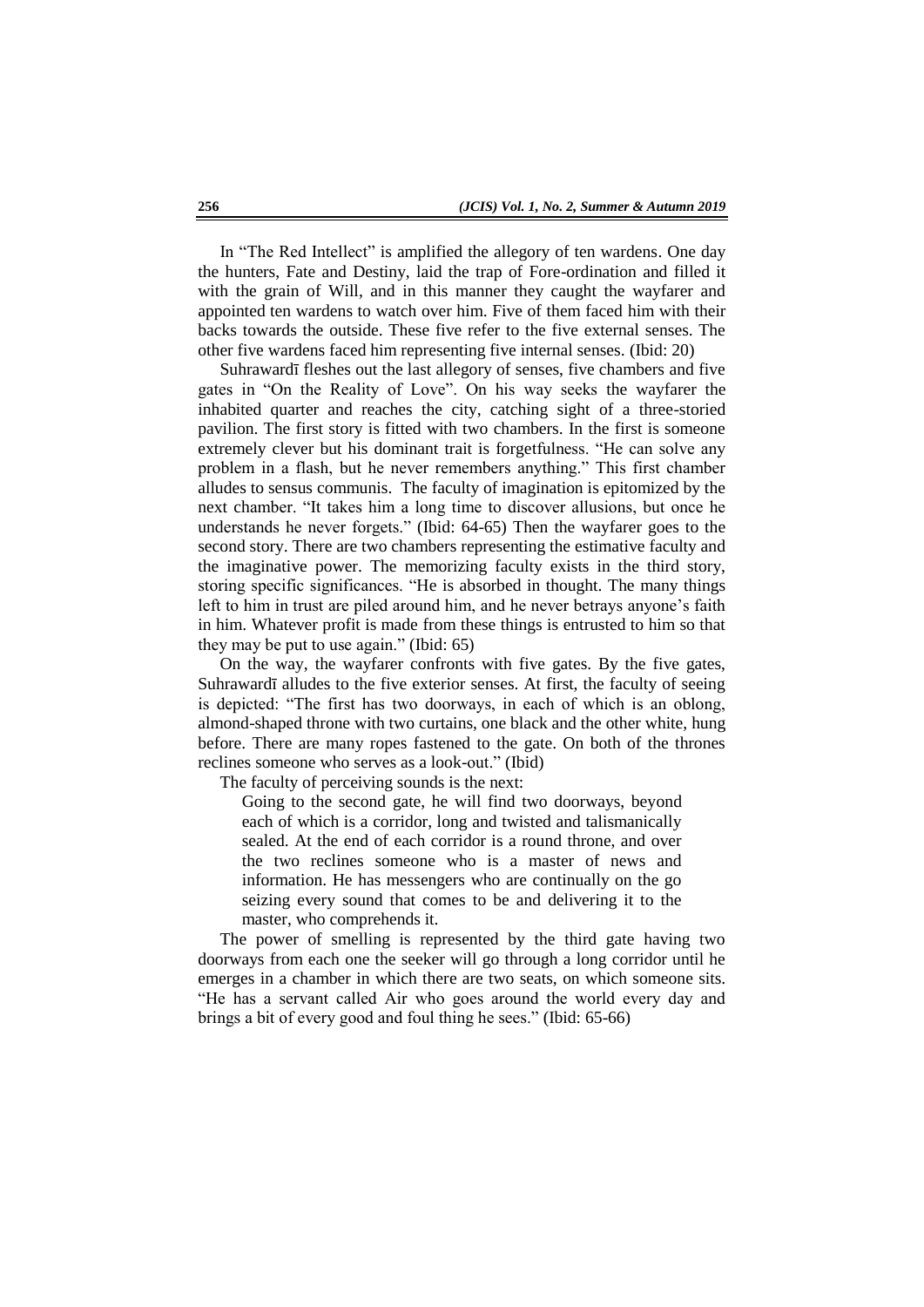The fourth gate illustrates the mouth and teeth and the power of tasting. ―This one is wider than the other three. Inside is a pleasant spring surrounded by a wall of pearl. In the middle of the spring is a divan that moves and on it sits someone who is called the Taster." (Ibid: 66-67)

The faculty of touching is the last gate which surrounds the city. Everything that is in the city is within the scope of this gate, around about which a carpet is spread, and on the carpet sits someone ruling over eight different things and distinguishes among the eight (Ibid: 67). The eight different things hint at the eight tastes, usually enumerated as: sweet, greasy, bitter, salty, sharp, harsh, salty like the sea, and vinegary (Freedman, 2007: 168).

# **Conclusion**

The thinking methods of Muslim thinkers include a variety of approaches: mathematical method, empirical method, reason, mystical intuition, and philart or sciart.

A highly developed mathematics is the first crucial component of the scientific method. Such being the case, Khwārizmī took the first critical step to practice the scientific method. Khwārizmī as an influential figure in mathematics translated the Indian system into Arabic and introduced the decimal positional number system in a comprehensive guide. The logical mathematical process, named algorithm, and a whole new branch of mathematics, called algebra, are indebted to Khwārizmī. He also worked with both what now is called linear equations and quadratic equations, reducing every equation to its simplest form. Through arithmetic and algebra, Khwārizmī affected other sciences and their methods.

Ibn al-Haitham is a key scientist developing empirical method based on observation and experiment. He is considered the greatest Muslim physicist and the most significant figure in the history of optics between antiquity and the seventeenth century.

Fārābī as a philosopher sets out a socio-political plan for the virtuous city focusing on reason and art. In his plan, the wise men stand in the highest position and the artists and rhetoricians stand in the second level of the city. The artists of virtuous city are the conveyors of religion, bringing intelligible truth to people's mind through their imagination.

In addition to reason, Suhrawardī remarked on intuition and mystical experiment. Furthermore, he himself exemplifies the philartist of Fārābī's virtuous city and allegorizes intelligible truth and happiness in his fictions. In his works, it is art that allows philosophy to be held up against peoples' minds; and it is philosophy that allows art to be held up against supposed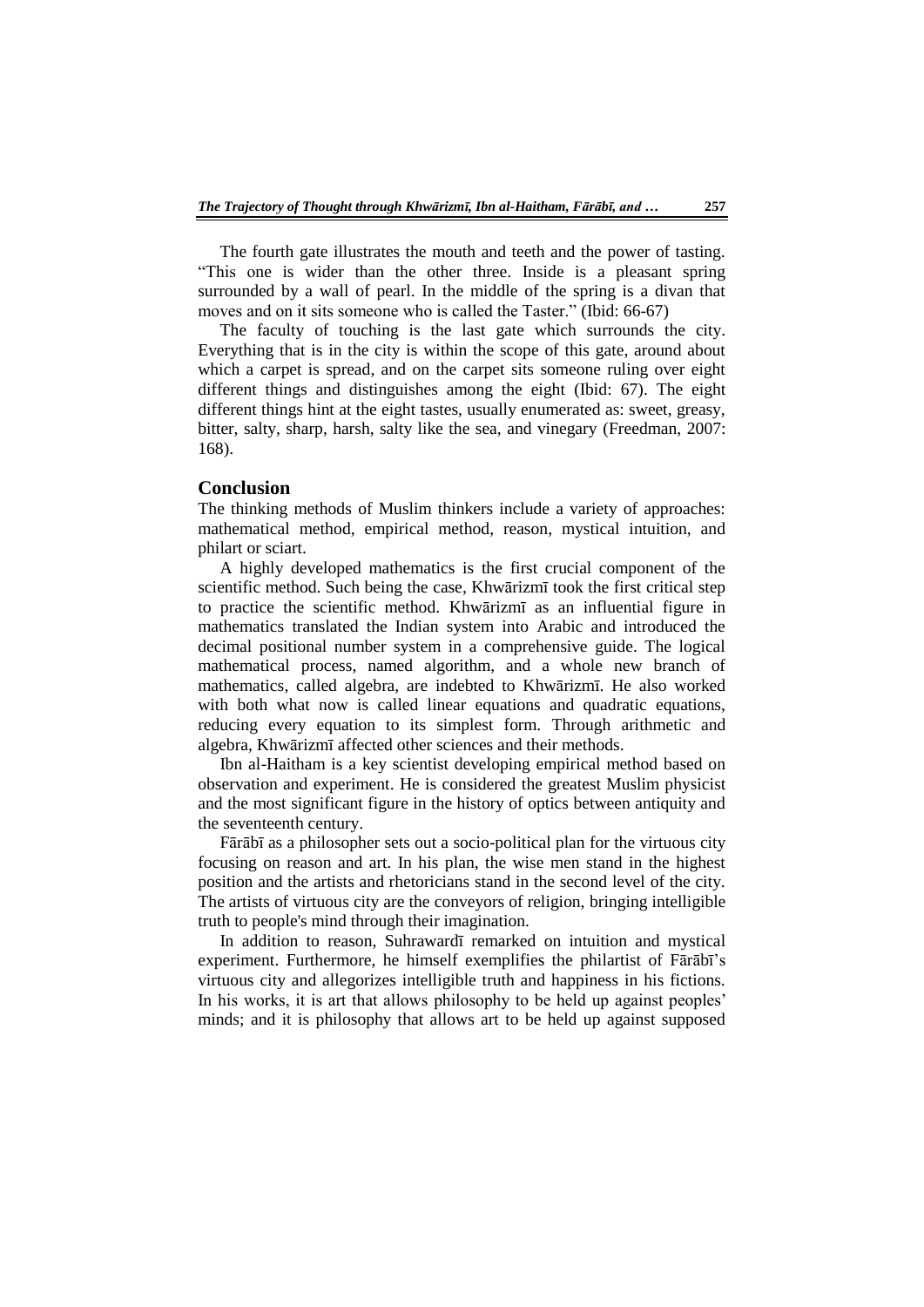realities. For instance, in the field of sense perception, ten interior and exterior senses are allegorized by ten towers, ten wide straps, ten graves, ten flyers, ten wardens, five chambers and five gates.

Human civilization needs all of these methods. However, the balance ought to be maintained.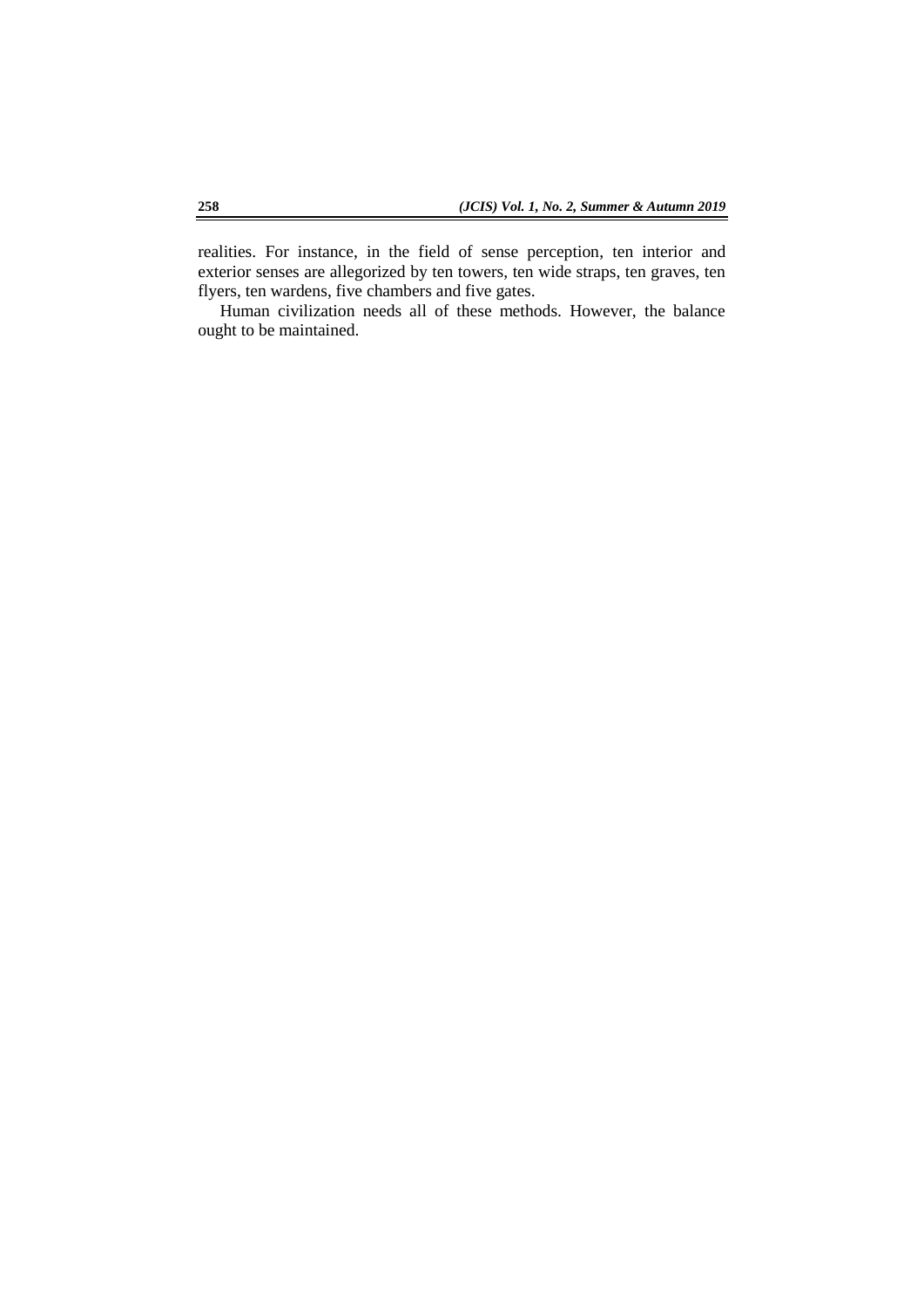### **References**

- Corona, Brezina (2006), *Al-Khwārizmī the Inventor of Algebra,* New York, Rosen Publishing Group.
- Fārābī, Abu Naṣr (2003), *Ara' Ahl al-Madīnah al-Fāzilah wa Muzddatiha,* ed. Alī Bumilham, Beirut, Dār wa Maktab al-Hilāl.
- id. (1961), *Fūsūl al-Madanī; aphorisms of the statesman,* trans. and notes D. M. Dunlop, London, Cambridge University Press.
- id. (2004), *Fūsūl Muntaza'ah,* ed. H. Malikshāhī, Tehran, Sūrūsh.
- id. (2002), *Iḥṣā'al-Ulūm,* trans. H. Khadīwjam, Tehran, Ilmī Farhangī.
- id. (1998), *Kitāb al-Mūsīqī al-Kabīr,* trans. Ādhartāsh Ādharnūsh, Tehran, Pazhūhishgāh ‗Ulūm Insānī wa Muṭāli'āt Farhangī.
- id. (1987), *Al-Manṭiqīyāt,* vol. 1, ed. M. T. Dānishpazhūh, Qom, Āyatullāh Mar'ashī Library.
- id. (1991), *Al-Millah wa Nusus Ukhrā,* ed, M. Mahdī, Beirut, Dār al-Mashriq*.*
- id. (1984), *Risalah fī al-*‗*Aql,* ed. M. Bouyges, Beirut, Imprimerie Catholique.
- id. (1997), *Al-Siyasah al-Madaniyah,* ed. H. Malikshāhī, Tehran, Sūrūsh.
- Freedman, Paul (2007), *Food: The History of Taste,* Berkley, University of California Press.
- Grünzweig, Walter (ed.), (2012), *The Sciartist: Carl Djerassi's Science-in-Literature Transatlantic and Interdisciplinary Context,* Berlin, LIT Verlag.
- Guimaraes, Fernando, (2011), *Research Anyone Can Do It,* Mainz, Pedia Press.
- Hobson, John M. (2004), *The Eastern Origins of Western Civilization*, Cambridge University Press.
- Ibn Sīnā (Avicenna), Abu Alī (1953), *D*ā*nishn*ā*mih-ye* ‗*Alayi,* Tehran, Society of National Works.
- id. (1997), *Ishārāt wa Tanbīhāt,* vol. 2, Nāṣir al-Dīin Tūsī (commentaries), Qom, Nashr al-Balaqāh.
- id. (1986), *Nijāt,* Tehran, University of Tehran.
- id. (1983), *Shifā,* Qom, Āyatullāh Mar‗ashī Library.
- id. (1937), *The Treatise on Psychology,* Tehran, Khayyām Library.
- Al-Khalīlī, Jim (2010), *Pathfinders: The Golden Age of Arabic Science*, London, Penguin Books.
- Labīb, Subhī Y. (1969), "Capitalism in Medieval Islam", *The Journal of Economic History,* 29 (1), pp. 79-96.
- Lindberg, David C., (1976), *Theories of Vision from al-Kindī to Kepler,* Chicago, University of Chicago Press.